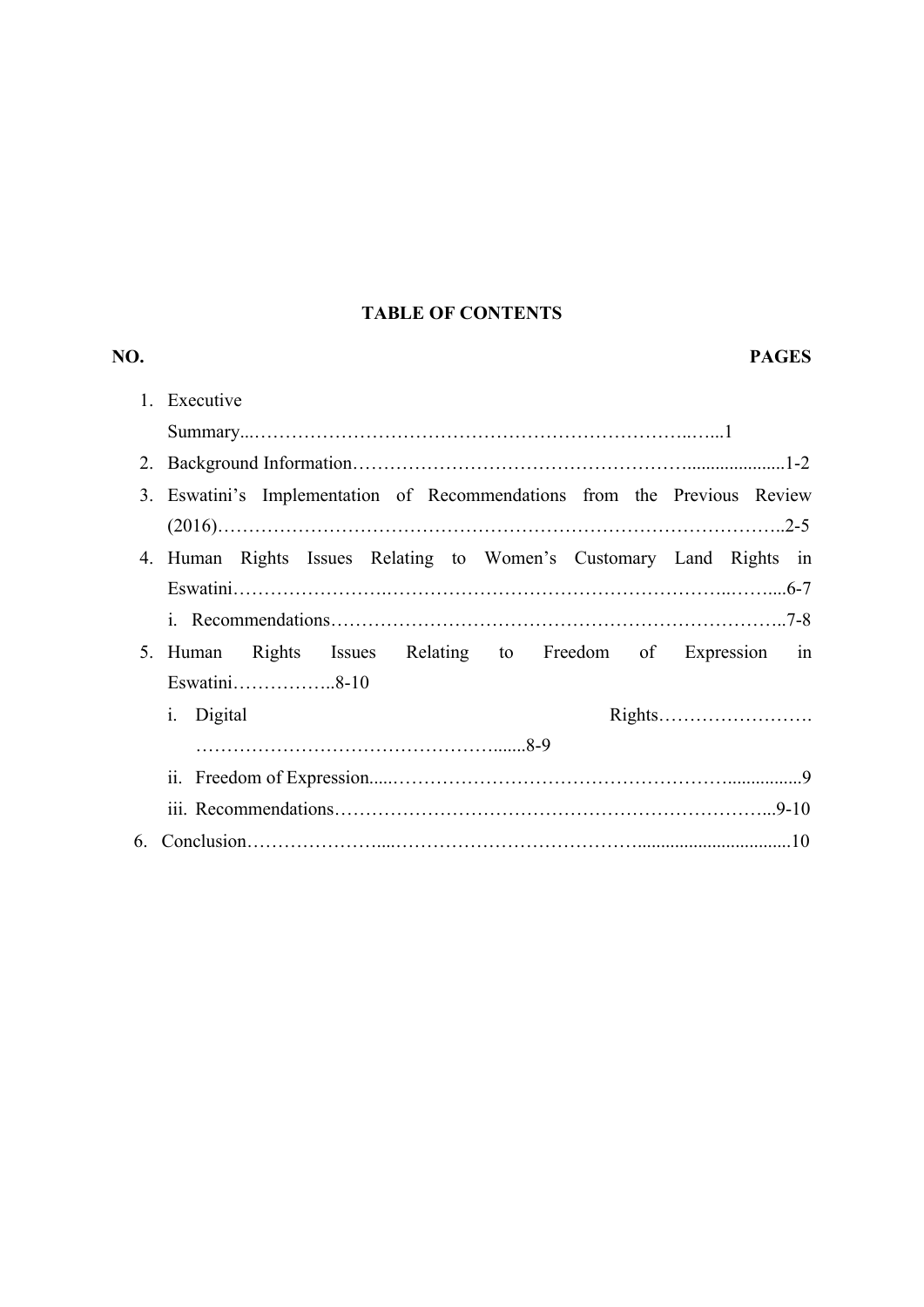# **1. Executive Summary**

This is <sup>a</sup> joint submission by the Women and Law in Southern Africa Research and Educational Trust Eswatini (WLSA) and the Advancing Rights in Southern Africa (ARISA) Program on Eswatini to the 39th Session of the Working Group on the Universal Periodic Review. In this repor<sup>t</sup> ARISA and WLSA evaluate the level of implementation by Eswatini (the state party) of the recommendations emanating from the state party'<sup>s</sup> last periodic review (2016). This repor<sup>t</sup> also analyzes the current human rights situation in the country for consideration by the UPR recommending states. The focus of this submission is on two key human rights issues namely:

- 1) Women'<sup>s</sup> rights and gender equality with <sup>a</sup> particular focus on women'<sup>s</sup> customary land rights; and
- 2) Freedom of Expression with <sup>a</sup> focus on media freedoms and digital rights

The repor<sup>t</sup> provides recommendations to the state party to ensure adequate protection of human rights in the country. In particular, ARISA and WLSA draw attention to the issue of continued land grabbing and evictions faced by rural women residing on customary land. In this regard, the submission identifies patriarchal and customary norms and failure to implement progressive legal and constitutional frameworks as the main reasons for the land dispossession experienced by rural women. ARISA and WLSA recommend that the Eswatini governmen<sup>t</sup> enact measures to safeguard women'<sup>s</sup> customary land rights and that women be treated on the basis of equality with men in line with the principles outlined in Article 14 of the Convention on the Elimination of All Forms of Discrimination against Women *<sup>1</sup>* (CEDAW).

On freedom of expression, the submission identifies the negative impact of security legislation such as the Suppression of Terrorism Act *2* and Sedition and Subversive Activities  $Act<sup>3</sup>$  which *3* continue to be used to suppress the right to freedom of expression, and the proposed Computer Crime and Cybercrime Bill, which can be used to further stifle freedom of expression if enacted in its current form.

# **2. Background Information**

ARISA is <sup>a</sup> regional human rights program that seeks to improve the recognition, awareness, and enforcement of human rights in the Southern Africa Development Community (SADC) region, including the protection of the region'<sup>s</sup> most vulnerable and marginalized groups. ARISA works in the thematic areas of women'<sup>s</sup> customary land rights, media freedoms and digital rights, and the protection of human rights defenders which the program has identified as crucial for the promotion of human rights in Southern Africa.

<sup>1</sup> UN General Assembly, *Convention on the Elimination of All Forms of Discrimination against Women*, 18 December 1979, A/RES/34/180, available at: https://www.refworld.org/docid/3b00f2244.html (last accessed on 22 February 2021).

<sup>2</sup> Suppression of Terrorism Act, 2008

<sup>&</sup>lt;sup>3</sup> Sedition and Subversive Activities Act, 1983.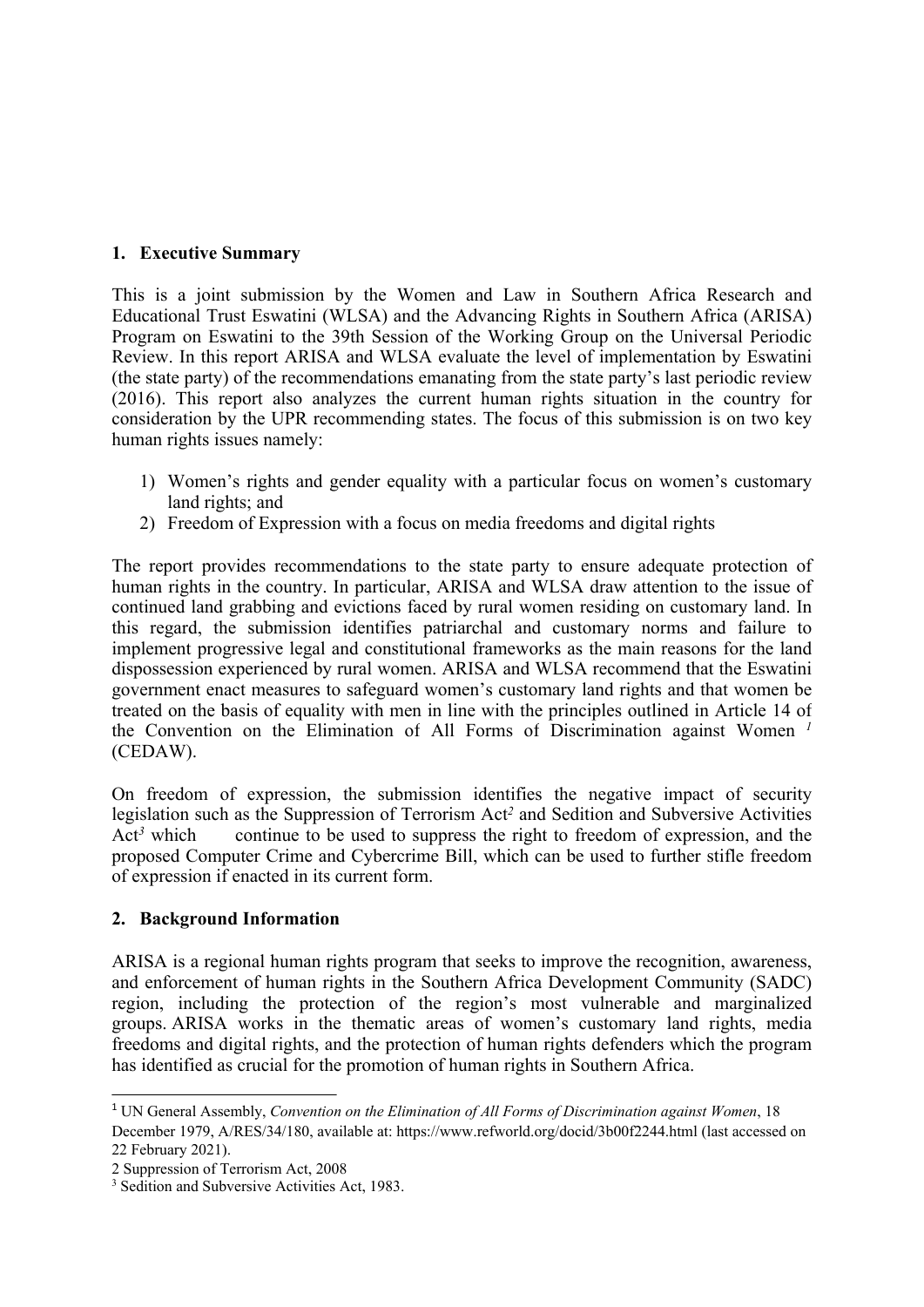WLSA is <sup>a</sup> women'<sup>s</sup> rights organization which aims to contribute to the socio-economic, political, and legal advancement as well as protection of women and girls in Eswatini. This is achieved through strategic action research in the socio-legal field, lobbying and advocacy for legal and policy reforms (including Swazi law and custom); and changes to practices which discriminate and disadvantage women and girls.

# **3. Eswatini'<sup>s</sup> Implementation of Recommendations from the Previous Review (2016)**

During its second universal periodic review in 2016, Eswatini accepted recommendations to protect women and women'<sup>s</sup> rights, including promoting equality and non-discrimination and the empowermen<sup>t</sup> of women and their protection from sexual and domestic violence. The state party has implemented the following recommendations, which it accepted during the previous review cycle: *4*

# **i) It enacted the Sexual Offences and Domestic Violence Act in 2018**5.

The Act has notably domesticated CEDAW provisions on protecting women and girls from sexual and domestic violence. The Act has ensured that there is <sup>a</sup> legal framework that complies with international human rights standards for the protection of victims of sexual and domestic violence, including ensuring that they seek redress for any violations they may experience.

The governmen<sup>t</sup> and civil society have engaged in public awareness campaigns to educate communities on the Sexual Offences and Domestic Violence Act (SODV Act) and promote the usage of the Act. *<sup>6</sup>* However, many individuals who attempt to use the SODV Act have faced backlash within their communities.<sup>7</sup> This is because some community members and traditional leaders feel that the SODV Act is too harsh on perpetrators and goes against cultural norms on issues such as the criminalization of marital rape. 8 There is therefore still <sup>a</sup> need to sensitize communities on the rights of women, and develop accompanying policies to ensure effective protection and redress for victims of sexual and domestic violence.

Despite the promulgation of the Act, Eswatini'<sup>s</sup> gender based violence statistics remain high. Recent studies have shown that one in three girls in Eswatini will experience some form of sexual violence before they are eighteen years old, while 48% of Swazi women will experience some form of sexual violence over their lifetime with intimate partners such as husbands and boyfriends. 9 The prevalence of gender-based violence increased with the emergence of the COVID-19 pandemic. In April 2020 alone, the police reported more than 700 cases of gender-based violence.<sup>10</sup>

<sup>4</sup> Report of the UPR Working Group on the Periodic Review of Swaziland, UN Doc A/HRC/33/14 (13 July 2016), para. 107.36.

<sup>5</sup> Sexual Offences and Domestic Violence Act 15 of 2018.

<sup>6</sup> Report submitted to ARISA by civil society stakeholders during Eswatini in country mission conducted from 6-9 June 2019.

<sup>7</sup> Ibid.

<sup>8</sup> Ibid.

<sup>9</sup> Reporting on Gender based Violence: <sup>A</sup> Guide for Journalists, https://www.icj.org/wp-

content/uploads/2020/10/Reporting-GBV-Guide-ICJSWAGAA.pdf (last accessed on <sup>18</sup> March 2021).

<sup>10</sup> Ibid.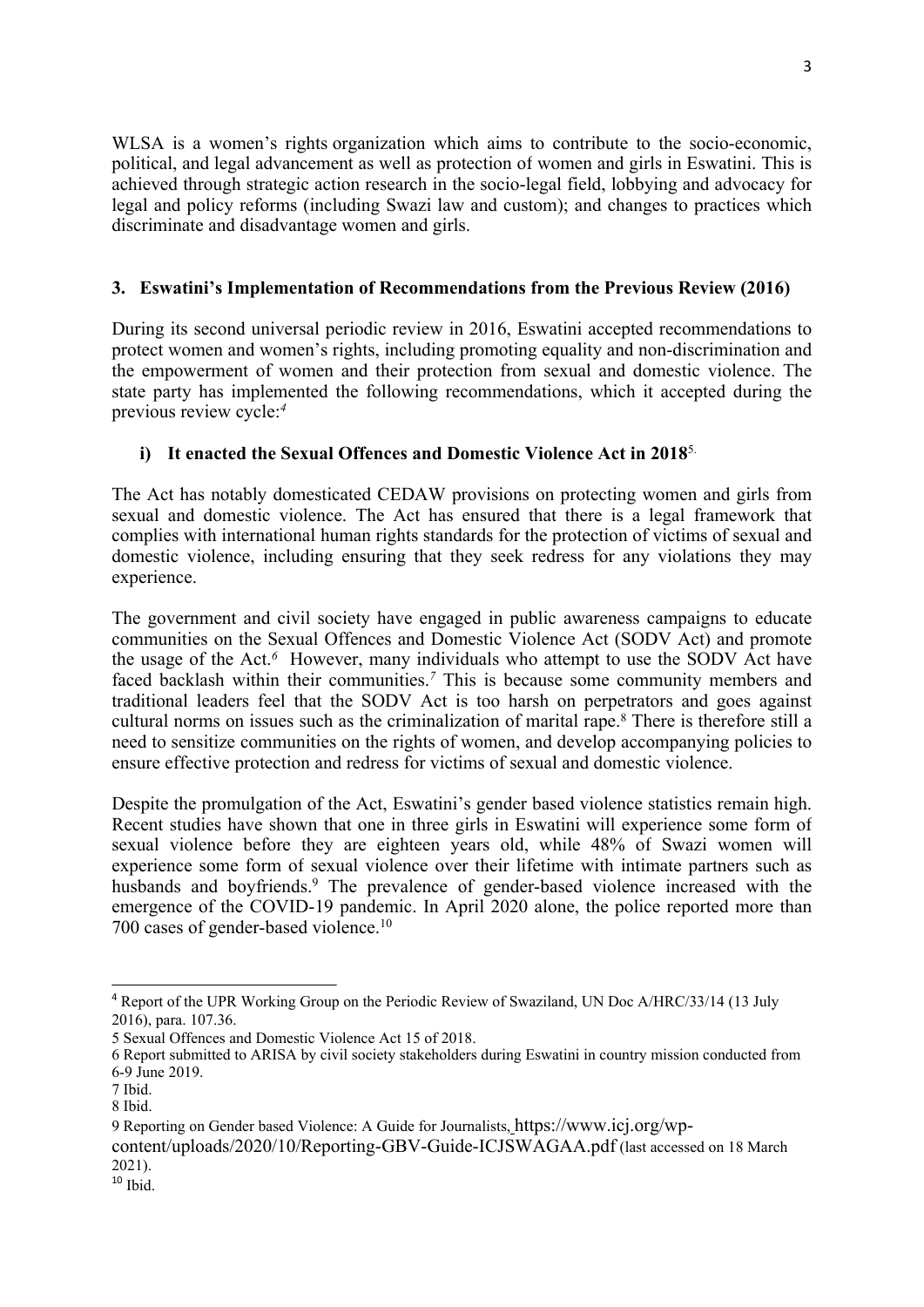In addition, during COVID-19 induced lockdowns, civil society organizations (CSOs) that normally provide legal aid and other assistance to victims of sexual and domestic violence were unable to travel to remote areas where rural women are located. Many of the rural women cannot afford cellphones and internet connection because of the excessive pricing of internet access in the country. As <sup>a</sup> result, women were unable to contact hotlines or CSOs for assistance and were forced to remain isolated with their abusers.<sup>11</sup> They could only rely on the limited assistance of their community leaders, showing the need for governmen<sup>t</sup> to classify such CSOs as essential services during pandemics and states of disasters so that they can work uninterrupted.

**ii) States also recommended that Eswatini should ensure that "freedom of association and peaceful assembly are respected and protected, including by repealing or amending the Suppression of Terrorism Act** *12* **and the Public Order Act."***<sup>13</sup>* **Eswatini implemented this recommendation through amending the former and repealing the latter.**

The new Public Order Act<sup>14</sup> has been described by key stakeholders as a positive step towards ensuring the right to freedom of assembly in Eswatini<sup>15</sup> A wide range of powers that law enforcement had in the previous Act have been curtailed.<sup>16</sup> The new Public Order Act however still contains some restrictive clauses.<sup>17</sup> The new Suppression of Terrorism Act<sup>18</sup> was introduced in response to <sup>a</sup> judgment handed down on 16 September 2016, by the Eswatini High Court which declared <sup>a</sup> number of provisions in the Suppression of Terrorism Act invalid.<sup>19</sup> The Court held that the provisions relating to the definition of the offences of sedition, subversion and terrorism and on the designation of an organization as <sup>a</sup> terrorist entity were unconstitutional on the grounds that they infringed the right to freedom of expression, association and administrative justice. <sup>20</sup> However, the amendments do not fully comply with the Court'<sup>s</sup> recommendations 21 and <sup>a</sup> lot still needs to be done to ensure full compliance with the UPR recommendations and the court ruling.

<sup>&</sup>lt;sup>11</sup> Submissions by national CSOs to ARISA during the compilation of a regional report to the CEDAW Committee on Domestic Violence during COVID-19 in April 2020.

<sup>&</sup>lt;sup>12</sup> Suppression of Terrorism Act 3 of 2008.

<sup>&</sup>lt;sup>13</sup> Public Order Act 17 of 1963.

<sup>&</sup>lt;sup>14</sup> Public Order Act 17 of 2017.

<sup>&</sup>lt;sup>15</sup> Southern Africa Litigation Centre "Alignment of Eswatini's Domestic Laws with Recommendations of United Nations Human Rights Mechanisms" https://www.southernafricalitigationcentre.org/wpcontent/uploads/2018/09/SALC-Eswatini-Human-Rights-Research-Report.pdf (last accessed on 22 February 2021).

<sup>16</sup> Ibid.

 $17$  Ibid.

<sup>&</sup>lt;sup>18</sup> Suppression of Terrorism Act 11 of 2017.

<sup>&</sup>lt;sup>19</sup> Southern Africa Litigation Centre "Swaziland High Court strikes down provisions of the Sedition and Subversive Activities and Suppression of Terrorism Acts"

https://www.southernafricalitigationcentre.org/2016/03/22/news-release-swaziland-high-court-strikes-downprovisions-of-the-sedition-and-subversive-activities-and-suppression-of-terrorism-acts/ (last accessed on 22 February 2021).

<sup>&</sup>lt;sup>20</sup> Ibid.

<sup>21</sup> Ibid.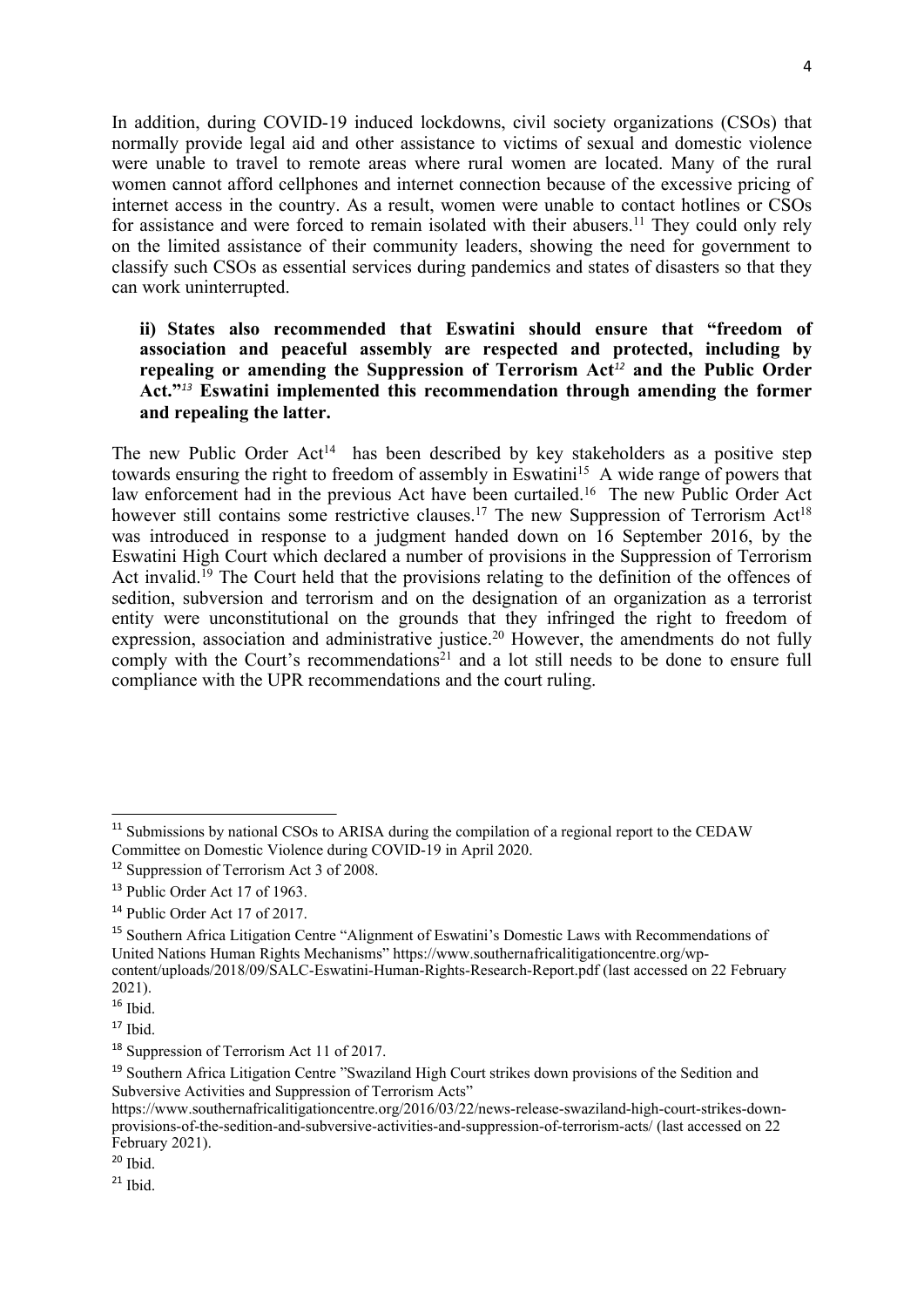**iii) The state party accepted the recommendations to "work further to promote** women and girls rights"<sup>22</sup>  and to take action to "align all laws and policies with the **principle of equality and non-discrimination as stated in the constitution and in accordance with CEDAW."***<sup>23</sup>* **But these recommendations have not been implemented at all or have only been partially implemented.**

A number of laws still need to be enacted in order for the state party to fully comply with CEDAW. Examples include <sup>a</sup> Legal Aid Act to promote access to justice for women and girls, Amendment of the Deeds Registries Act to ensure equality in registration of land between men and women as ruled by the courts in the case of *Attorney General vs Mary-Joyce Doo Aphane, 24* <sup>a</sup> Land Law to harmonise statutory and customary land laws with the Constitution and <sup>a</sup> Marriage Law to harmonise the marriage regimes in the country amongs<sup>t</sup> others. Currently, there are <sup>a</sup> number of Bills that have been developed to address some of these issues but they have not seen significant movement towards enactment. These include:

- i) The Land Bill;
- ii) Legal Aid Bill;
- iii) Matrimonial Property Bill;
- iv) Marriages Bill;
- v) Administration of Estates Bill;
- vi) Intestate Succession Bill; and
- vii) Swazi National Land Commercialization Bill.

The state party must therefore expedite the enactment of these Bills into law, through consultative processes in order to promote the rights of women and girls and ensure that they are protected against discrimination.

# **iv) The state party undertook to ratify the Optional Protocol to CEDAW. However, this has not been achieved**.

The ratification of the Protocol is important in order to provide women and girls with an additional platform for redress for human rights violations given the prevalence of violence against women in the country. For example, in 2017, the UN Human Rights Committee, during its periodic review of the performance of Eswatini'<sup>s</sup> obligations under the International Covenant on Civil and Political Rights (ICCPR) noted the prevalence of violence against women in Eswatini, as <sup>a</sup> significant human rights issue. *25*

#### **v) The justice delivery system has played an important role in ensuring the implementation of some of the 2016 UPR recommendations through court decisions.**

On 26 February 2019 the Eswatini High Court ordered the Ministry of Information, Communication and Technology to pay compensation for damages suffered by two sisters as

<sup>&</sup>lt;sup>22</sup> Report of the UPR Working Group on the Periodic Review of Swaziland, UN Doc A/HRC/33/14 (13 July 2016), para. 107.24.

<sup>&</sup>lt;sup>23</sup> Ibid para 107.29.

<sup>24</sup> Civil Appeal No 12/2010.

<sup>&</sup>lt;sup>25</sup> UN Human Rights Committee, Concluding observations on Swaziland in the absence of a report, UN Doc. CCPR/C/SWZ/CO/1 (2017), para. 26.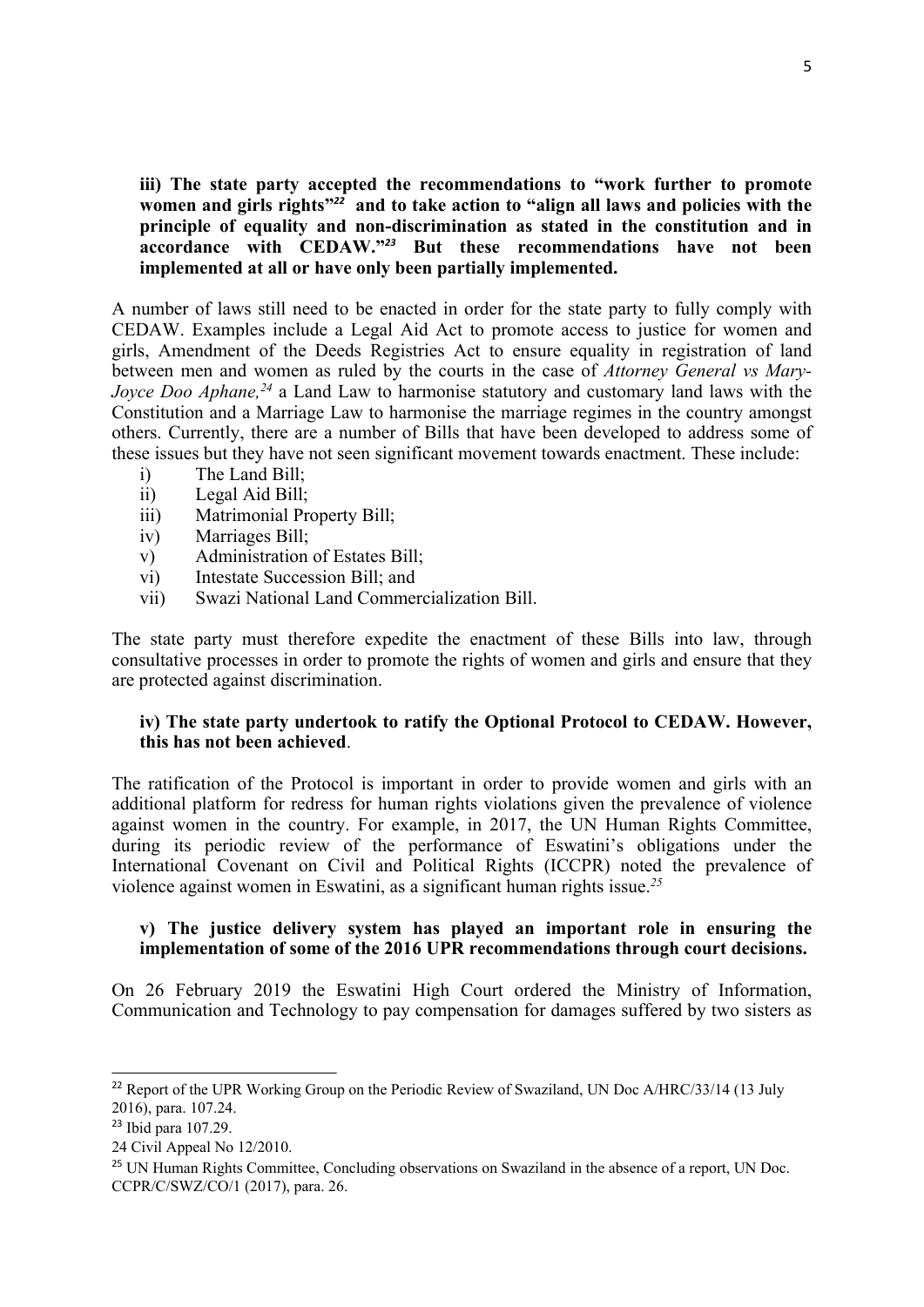<sup>a</sup> result of being evicted from their ancestral homes. *<sup>26</sup>* Additionally, on 30 August 2019, the Eswatini High Court delivered <sup>a</sup> judgment that abolished the marital power rule, which prevented married women from having full legal rights with the ability to buy or sell property or land and enter into contracts or conduct legal proceedings without their husband'<sup>s</sup> consent. *27*

These court judgments are significant and promote the principles of equality and nondiscrimination in Eswatini, in accordance with CEDAW.

### **viii) Recommendations**

ARISA and WLSA therefore acknowledge the positive steps taken by the state party in implementing some of the recommendations from the previous review but note noncompliance in several respects. ARISA and WLSA therefore make the following recommendations:

The State party should:

- 1) Ratify the Optional Protocol to the Convention on the Elimination of All Forms of Discrimination Against Women;
- 2) Accelerate the implementation of the Sexual and Domestic Violence Act to ensure substantive protection of women from sexual and domestic violence, particularly in the context of COVID-19;
- 3) CSOs that provide legal aid, social, psychological, economic and other services to women and victims of sexual and domestic violence must be classified as essential services during COVID-19 and other disaster situations to ensure uninterrupted service provision;
- 4) Strengthen the provision of accessible reporting and suppor<sup>t</sup> centers and facilities for gender-based violence experienced by rural women including the provision of legal support, counselling services and medical support; and
- 5) Repeal all problematic provisions in the Suppression of Terrorism Act and in particular fully implement the High Court judgment in the case of *Maseko and Others <sup>v</sup> the Prime Minister of Swaziland and Others* (2180/2009) [2016] SZHC 180 regarding the Act; and
- 6) Pass the following Bills into law through <sup>a</sup> consultative process as efforts towards compliance with the 2016 UPR recommendation to "align all laws and policies with the principle of equality and non-discrimination as stated in the constitution and in accordance with CEDAW":
	- i) The Land Bill;
	- ii) Legal Aid Bill;
	- iii) Matrimonial Property Bill
	- iv) Administration of Estates Bill;
	- v) Intestate Succession Bill; and

<sup>&</sup>lt;sup>26</sup> Amnesty International "Eswatini 2019 Report" https://www.amnesty.org/en/countries/africa/eswatini/reporteswatini/ (last accessed on – 22 February 2021).

<sup>&</sup>lt;sup>27</sup> Southern Africa Litigation Centre "Press Statement: Eswatini High Court Declares Doctrine of Marital Power Unconstitutional" https://www.southernafricalitigationcentre.org/2019/08/30/press-statement-eswatini-highcourt-declares-doctrine-of-marital-power-unconstitutional/ (last accessed on 24 February 2021).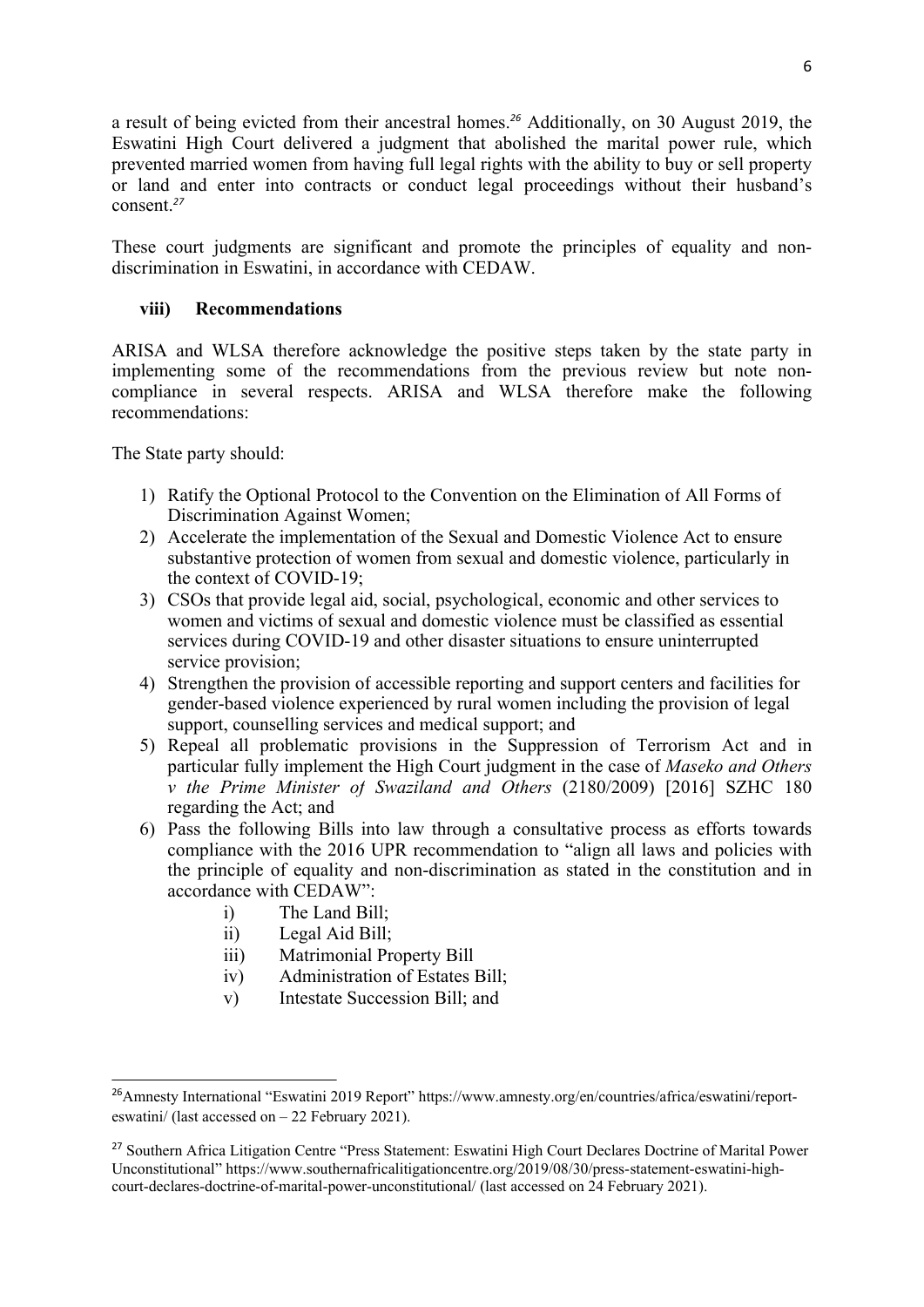#### vi) Swazi National Land Commercialization Bill.

#### **4. Human Rights Issues Relating to Women'<sup>s</sup> Customary Land Rights in Eswatini**

The Eswatini Constitution<sup>28</sup> is the supreme law of the country. It guarantees everyone the right to dignity and equality. Section 24 of the Constitution protects the right to freedom of expression and opinion.<sup>29</sup> The rights and freedoms of women are outlined in section 28 which states that "women have the right to equal treatment with men and that right shall include equal opportunities in political, economic and social activities."<sup>30</sup> The section also states that "<sup>a</sup> woman shall not be compelled to undergo or uphold any custom to which she is in conscience opposed."<sup>31</sup>

The application of customary law in Eswatini is allowed by section  $252(1)(c)$  of the Constitution which provides that the principles of Swazi law and custom are recognized and adopted and shall be applied and enforced as par<sup>t</sup> of the law of Eswatini. *32* Section 252 (3) of the Constitution states that customary law does not apply in respec<sup>t</sup> of any custom that is inconsistent with <sup>a</sup> provision of the Constitution or <sup>a</sup> statute enforced as par<sup>t</sup> of the law of the State. *33* The property rights of spouses are located in section 34 of the Constitution which states that <sup>a</sup> "surviving spouse is entitled to <sup>a</sup> reasonable provision out of the estate of the other spouse whether the other spouse died having made <sup>a</sup> valid will or not and whether the spouses were married by civil or customary rites."*<sup>34</sup>*

There is <sup>a</sup> knowledge gap when it comes to the practical implementation of the Constitution vis-a-vis customary law. 35 The majority of Swazi women, together with the chiefs, are not aware of the provisions of section 26(3) of the Constitution which gives women the power to op<sup>t</sup> out of the applicability of customary law. 36 They are also not aware of the provisions enshrined in section 34 of the Constitution which states that women have <sup>a</sup> right to inherit <sup>a</sup> reasonable portion of their spouse'<sup>s</sup> estate regardless of the marriage regime they were married under.<sup>37</sup> The general understanding is that customary law is always the applicable law when it comes to Swazi Nation Land.<sup>38</sup> In some instances traditional leaders who are aware of the constitutional provisions op<sup>t</sup> to ignore the provisions, and implement customary law norms and standards.<sup>39</sup>

Women who attempt to access land are usually not supported by their family and greater community. *40* In addition, widows are often disinherited by being forcibly removed from land by their deceased husbands' families. *<sup>41</sup>* Most chiefs will only gran<sup>t</sup> access to customary land

<sup>&</sup>lt;sup>28</sup> Constitution of the Kingdom of Swaziland, 2005.

<sup>29</sup> Ibid, s24.

<sup>30</sup> Ibid, s28.

 $31$  Ibid.

 $32$  Ibid s252.

<sup>33</sup> Ibid.

<sup>34</sup> Ibid s34.

<sup>&</sup>lt;sup>35</sup> Report submitted to ARISA by civil society stakeholders during Eswatini in country mission conducted from 6-9 June 2019.

<sup>36</sup> Ibid.

<sup>37</sup> Ibid.

<sup>38</sup> Ibid.

<sup>39</sup> Ibid.

<sup>&</sup>lt;sup>40</sup> Ibid.

<sup>41</sup> Ibid.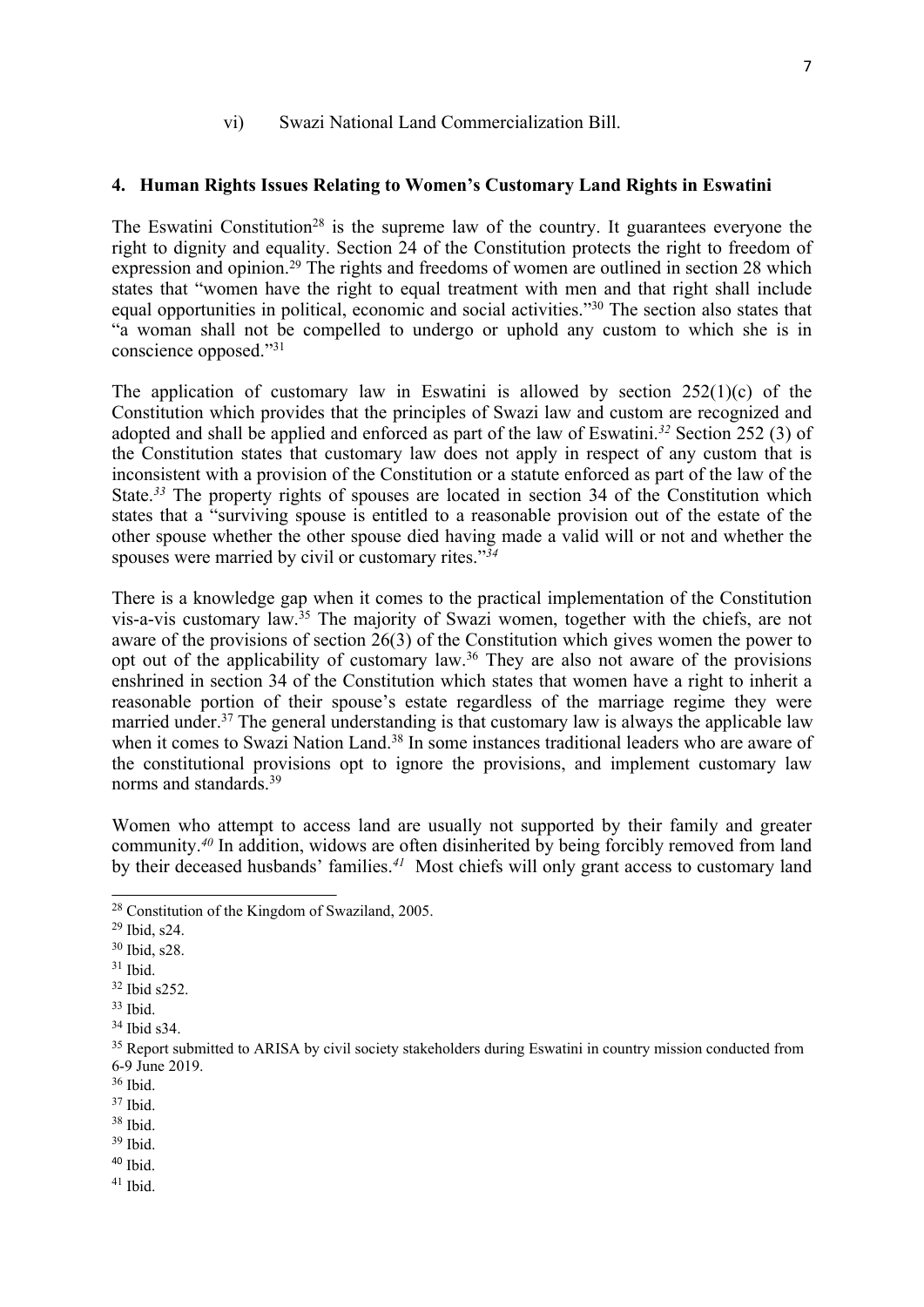if the woman seeking access to the land approaches the chief in the presence of <sup>a</sup> male child or husband. *42* The land will then be deemed to have been transferred to <sup>a</sup> male person and only then would the woman be granted permission to utilize the land. *43*

The *Dlamini <sup>v</sup> Dlamini* Case No: 1596/20*<sup>44</sup>* illustrates this challenge. In this case, which is pending before the High Court in Mbabane, Mrs. Dlamini who is one of four widows to <sup>a</sup> deceased Prince was barred from inheriting her marital home because it was on title deed land. The three other widows inherited their marital homes because the homes were located on customary land. The High Court in Mbabane ruled that Mrs. Dlamini'<sup>s</sup> marital home was to be distributed as par<sup>t</sup> of the deceased estate because it was located on title deed/freehold land and therefore could not be inherited at customary law. The matter has been referred as <sup>a</sup> constitutional case in order for the court to decide on the constitutionality of this customary law practice and the Administration of Estates Act of 1902.

In addition, customary attitudes towards women have in some instances perpetuated genderbased violence through actions such as forced evictions and/or land grabbing. ARISA received <sup>a</sup> case relating to threats of eviction of <sup>a</sup> widow from customary land located in Phuzamoyo from the Eswatini Rural Women'<sup>s</sup> Assembly*<sup>45</sup>* in August 2020. *46* Following the death of her husband, the elders declared that the deceased'<sup>s</sup> only son was the heir of the land, and the widow could continue to enjoy the right to use and occupy the land with her son'<sup>s</sup> permission. However, the widow'<sup>s</sup> brother in law felt that he was entitled to the land. He started threatening her, and the harassment increased during the Covid-19 lockdown period because movement was restricted and the widow could not travel to repor<sup>t</sup> the matter. In addition to the legal issues at play, the case also showed that Covid-19 has worsened the pre-existing gender inequalities and vulnerability of rural women in Eswatini. WLSA Eswatini also noted that many people who ordinarily reside in urban areas migrated*<sup>47</sup>* to the rural areas during the lockdown. 48 This resulted in many women being evicted from their rural homes by their relatives as contestations over customary land increased. 49

### **i. Recommendations**

ARISA and WLSA recommend that the governmen<sup>t</sup> of Eswatini should:

- 1) Develop an effective response to the situation of rural women that is designed to address the unique challenges that they face as provided in Article 14 of CEDAW;
- 2) Put in place non-discriminatory measures to safeguard women'<sup>s</sup> customary land rights, and in particular that they should be treated on the basis of equality with men in accessing and controlling customary land and in owning freehold land at customary law;

<sup>42</sup> Ibid.

<sup>&</sup>lt;sup>43</sup> Ibid.

<sup>44</sup> ARISA has appointed <sup>a</sup> trial observer.

<sup>&</sup>lt;sup>45</sup> The Rural Women's Assembly is a self-organized network or alliance of national rural women's movements, assemblies, grassroots organizations and chapters of mixed peasan<sup>t</sup> unions, federations and movements across eight countries in the SADC region.

<sup>&</sup>lt;sup>46</sup> Through its collaboration with various partners, ARISA receives cases of human rights violations requiring legal and technical assistance.

<sup>&</sup>lt;sup>47</sup> It still remains unclear whether this migration is temporary or permanent as people continue to reel under the effects of COVID-19.

<sup>&</sup>lt;sup>48</sup> Report submitted to ARISA by WLSA, Eswatini as part of a submission to the UN Special Rapporteur on Violence against Women, June 2020.

<sup>&</sup>lt;sup>49</sup> Ibid.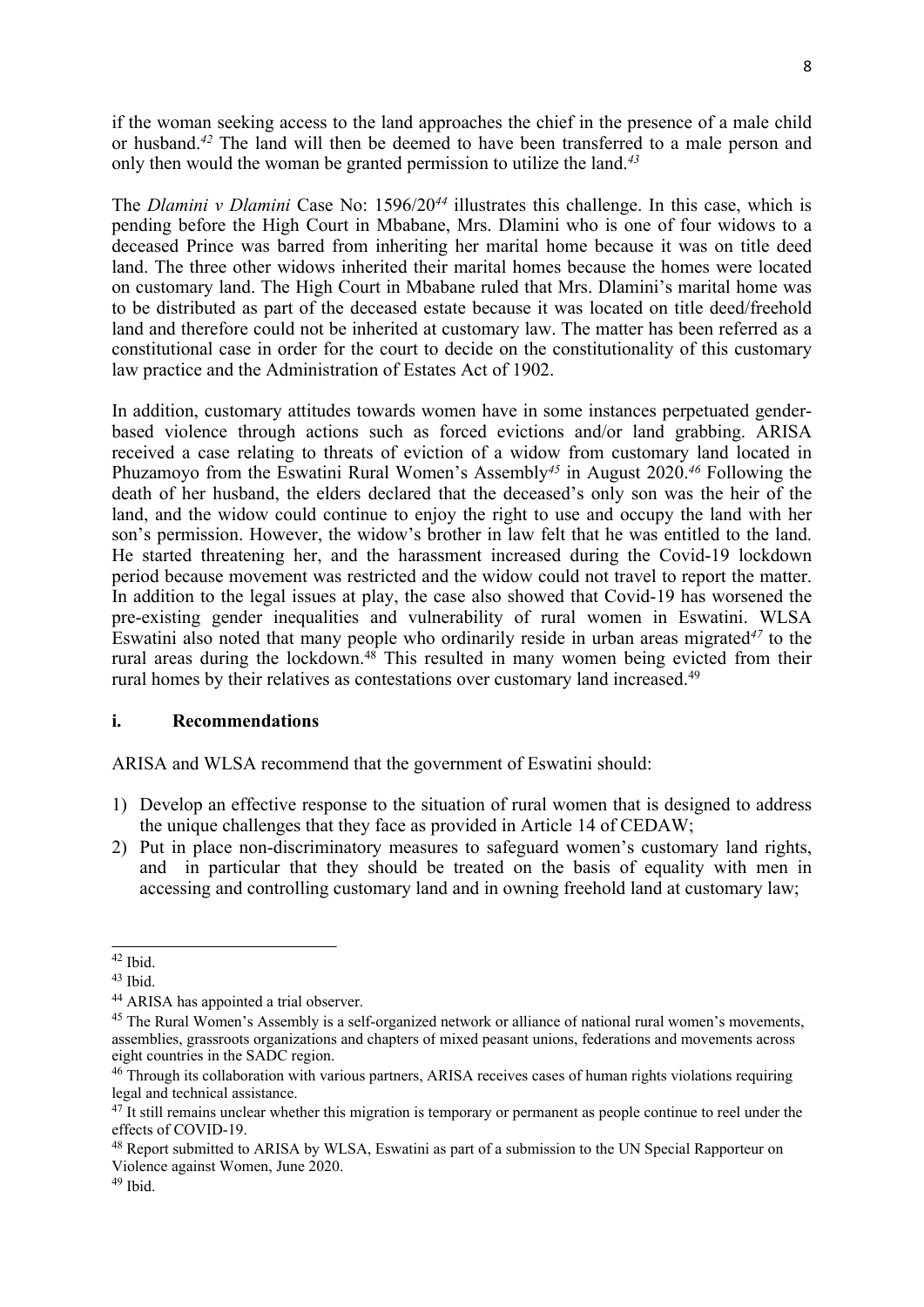- 3) Provide education to women and traditional leaders on the constitutional and international human rights standards providing for the rights of women to equality and nondiscrimination, including at customary law;
- 4) Amend or review the Administration of Estates Act of 1902 to ensure that it complies with international human rights standards on gender equality and non-discrimination in inheritance matters.
- 5) Pass the Land Bill of 2013 into law, through <sup>a</sup> consultative process. The Bill seeks, amongs<sup>t</sup> other aims, to harmonize the land legal regime so that there are no inconsistencies between various laws, including customary law and the Constitution.

### **5. Human Rights Issues Relating to Freedom of Expression in Eswatini**

# **i. Digital Rights**

In August 2020, the state party gazetted the Computer Crime and Cybercrime Bill. *50* The Bill was developed to reflect regional and international instruments such as the SADC Model Law on Computer Crime and Cybercrime, the Commonwealth Model Law on Computer and Computer Related Crime and the Convention on Cybercrime (Budapest Convention). The purpose of the Bill is to "criminalize offences committed against, and through the usage of computer systems and electronic communications networks; to provide for investigation and collection of evidence for computer and network related crimes; to provide for the admission of electronic evidence for such offences, and to provide for incidental matters". *51*

Whist the enactment of <sup>a</sup> Computer Crimes and Cybercrimes law is necessary in order for the state party to protect its cyberspace, ARISA and WLSA have concerns regarding the Bill in its current form.

- 1) The Bill contains vague provisions that give unfettered discretion to law enforcement officials in the investigation and arrest of suspects.<sup>52</sup> Such provisions are open to abuse, and could potentially result in the limitation of suspects' human rights to privacy and equal protection of the law.
- 2) There is also need to synchronize provisions which may be conflicting with other laws or may render implementation of other laws difficult. Examples include the need to align the provision under section 14 of the Bill with the Sexual Offences and Domestic Violence Act, 2018.
- 3) The Bill imposes excessively high fines in comparison to provisions in similar legislation in the SADC region. Examples of such high fines include *inter alia* fines not exceeding ten million Emalangeni (USD 662 396, 70), or imprisonment for <sup>a</sup> period not exceeding ten years for issuance of fake news. These high fines may have the negative effect of increasing fear amongs<sup>t</sup> media actors which could limit the free flow of legitimate information, and curtail the right to freedom of expression.
- 4) The Bill criminalizes distribution or publication of pornography. However, it does not contain <sup>a</sup> provision that refers to online gender based violence or criminalizing nonconsensual sharing of intimate images, known as "revenge porn" <sup>a</sup> necessary provision in protecting women and girls from online gender based violence and harassment.

<sup>&</sup>lt;sup>50</sup> Eswatini Bill on Computer Crime and Cybercrime, 2020.

<sup>51</sup> Ibid.

<sup>&</sup>lt;sup>52</sup> For example sec 6 (6) of the Bill speaks of "data that is in a critical database" but the Bill does not define the term "critical database". Yet an offence in relation to <sup>a</sup> critical database carries an aggravated sentence.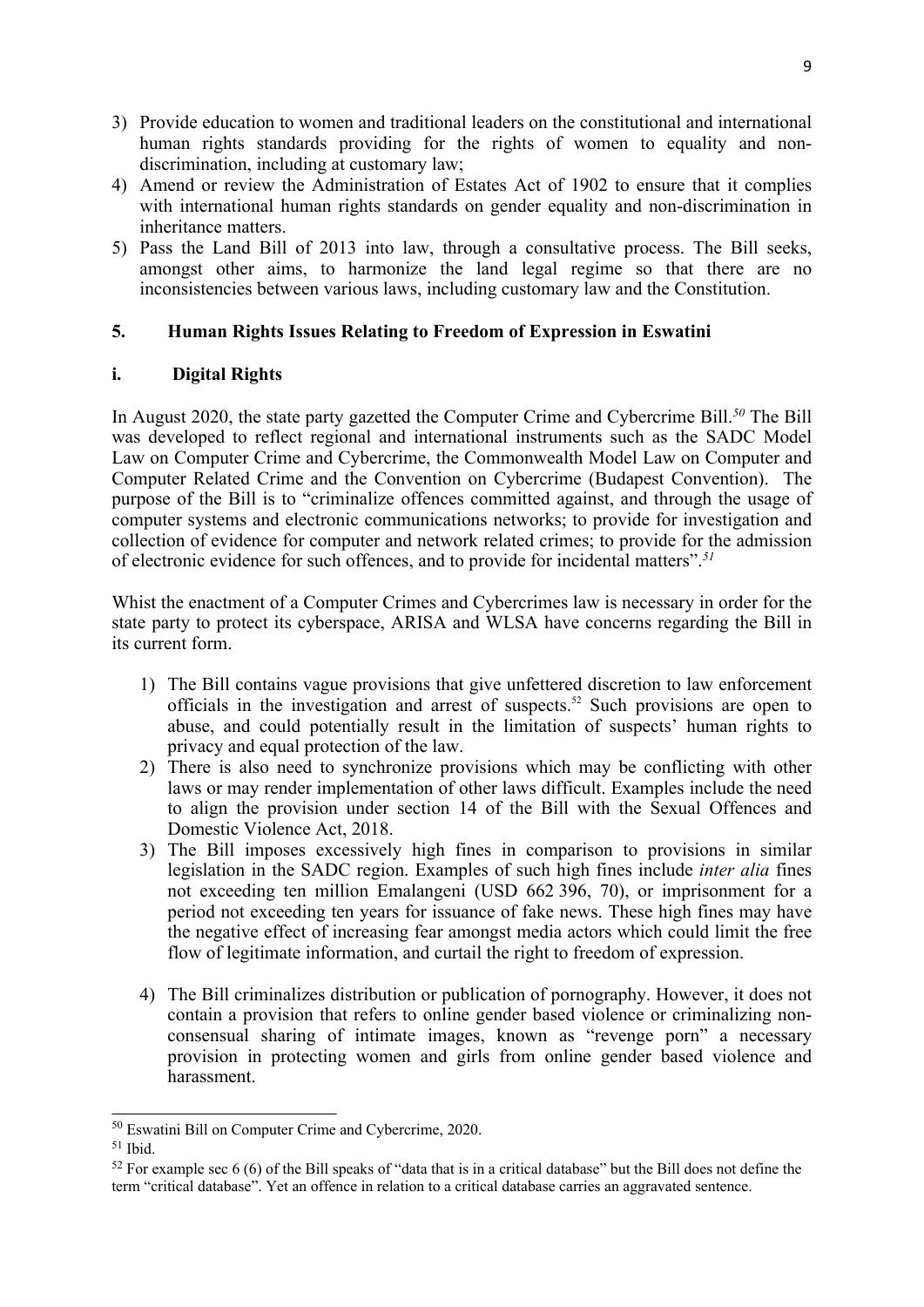### ii. **Freedom of Expression**

Despite the constitutional guarantee to the right to freedom of expression and opinion, there are several pieces of legislation that limit this right in Eswatini. The most notable pieces of legislation are the Sedition and Subversive Activities Act and the Suppression of Terrorism Act. Civil and criminal defamation have also been used by both powerful and rich individuals and the State to limit journalist freedom and freedom of expression in the country. 53

Civil defamation cases that have been brought before the courts, resulting in paymen<sup>t</sup> of huge defamation damages by media houses include the following:

- 1) *Makhabane <sup>v</sup> The Weekend Observer (Pty) Ltd and Others* (1681/2007) [2017] SZHC 233
- 2) *The Swazi Observer Newspaper (Pty) Ltd and Others <sup>v</sup> Dlamini* (13/2018) [2018] SZSC 39
- 3) *Nxumalo <sup>v</sup> The Swazi Observer (PTY) Ltd* (07/2018) [2018] SZSC 27
- 4) *Buthelezi &Another <sup>v</sup> Mbongeni Ndlela & Another* (1737/2015) [2020] SZHC 174

The effect is that the justice delivery system is being used to create <sup>a</sup> climate of fear in the media that undermines reportage of issues of public interest and national development. 54

In February 2018, the former Prime Minister of Eswatini (Barnabas Dlamini) publicly stated that <sup>a</sup> newspaper called the "Swaziland Shopping" had been shut down because it had been critical of the government. The editor of the newspaper, Zweli Martin Dlamini was forced to flee the country after allegedly receiving death threats for implicating the King in <sup>a</sup> corruption case. *55*

The Computer Crime and Cybercrime Bill similarly limits freedom of expression in its provisions on the spreading of fake news, which can potentially limit freedom of expression online, given that such provisions have been used in other countries worldwide to limit sharing of information on democracy, governance and human rights. It can however play an important role in protecting the nation'<sup>s</sup> cyberspace and protecting citizens from cybercrimes such as cyber bullying and harassment.

### **iii. Recommendations**

ARISA and WLSA recommend that the governmen<sup>t</sup> of Eswatini should:

- 1) Ensure that the right to freedom of expression is respected and promoted in Eswatini, and that legislation which unjustifiably limits this right such as the Sedition and Subservice Activities Act are amended or repealed;
- 2) Ensure that there is an extensive public participation process to engage the public, and presen<sup>t</sup> the Computer Crime and Cybercrime Bill for public scrutiny and raise awareness on it and the subsequent law;
- 3) Ensure that the Bill is amended in order for it to comply with the constitution, be consistent with other domestic legislation, and comply with international human rights

<sup>53</sup> 'Climate of fear' in eSwatini media', *Mail and Guardian*, 11 November 2020 54 Ibid

<sup>55</sup> Human Rights Watch World Report "Ëswatini (formerly Swaziland)) Events of <sup>2018</sup>"

https://www.hrw.org/world-report/2019/country-chapters/eswatini-formerly-swaziland (last accessed on 24 February 2021).